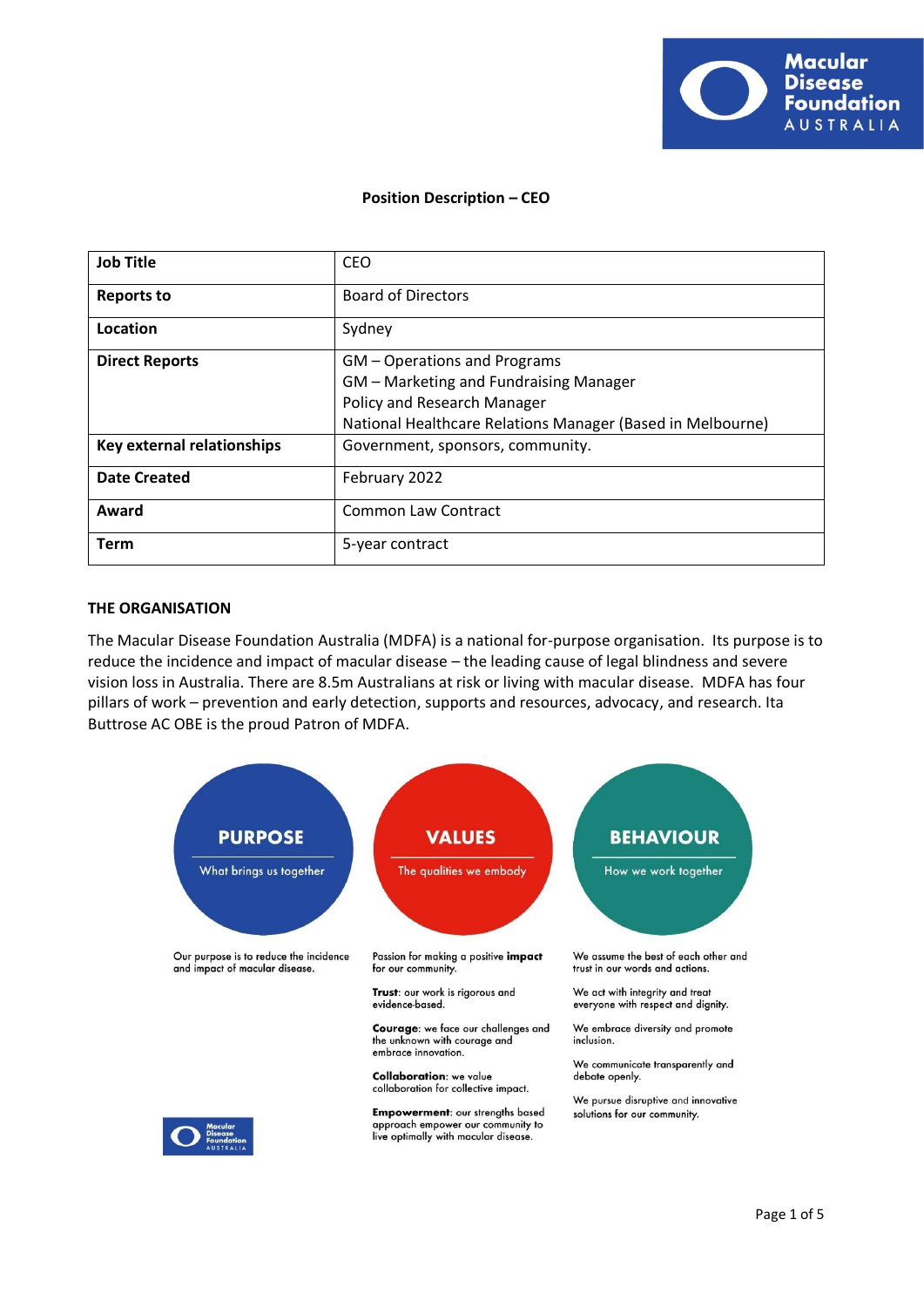

# **ROLE PURPOSE**

The primary purpose of the Chief Executive Officer (CEO) role is to advance the aims and strategic imperatives of MDFA through effective and efficient leadership and management. The CEO has strategic and operational responsibility for shaping and implementing MDFA's vision, direction, and delivery of its business operations in fulfilling its purpose.

### **KEY RESPONSIBILITIES**

The CEO is accountable to the Board and responsible for the effective implementation and achievement of the MDFA's strategic, operational and fundraising plans; ensuring such plans provide impact and financial sustainability well into the future. The CEO will be responsible for managing the operations and team culture to underpin growth.

Critical to this leadership role will be:

- The effective management of key stakeholders including government, the macular community, support networks, health professionals, corporate partnerships and advocates.
- The implementation of a robust and visionary strategic plan, leveraging real and potential opportunities to grow the organisation and its impact.
- The development of an engaged, collaborative and high performance team, underpinned by a committed board and a wide variety of stakeholders, including volunteers and ambassadors.
- A commitment to ensuring MDFA is positioned as the peak body and advocate for the needs of people with macular disease.
- The digital transformation of MDFA programs and services.
- Identification and development of new fundraising and funding opportunities.

### **KEY ACCOUNTABILITIES**

### *Strategic Leadership and Vision*

- In conjunction with the Board, support and lead MDFA into its next dynamic period of sustainable financial growth by identifying and implementing new strategic initiatives and opportunities for improved impact for the macular disease community.
- Provide vision, direction, and strong leadership in the implementation of the organisation's purpose and strategic objectives.
- Grow awareness of macular disease and continue to build MDFA's brand and reputation as the representative body for the macular disease community.
- Foster sector and government collaboration ensuring MDFA's purpose and functions are understood and valued.
- Represent the community and MDFA to key stakeholders including government, media, key industry and professional forums and stakeholder groups.
- Identify and implement new strategic initiatives and leverage opportunities for sustained growth for improved impact for the macular disease community.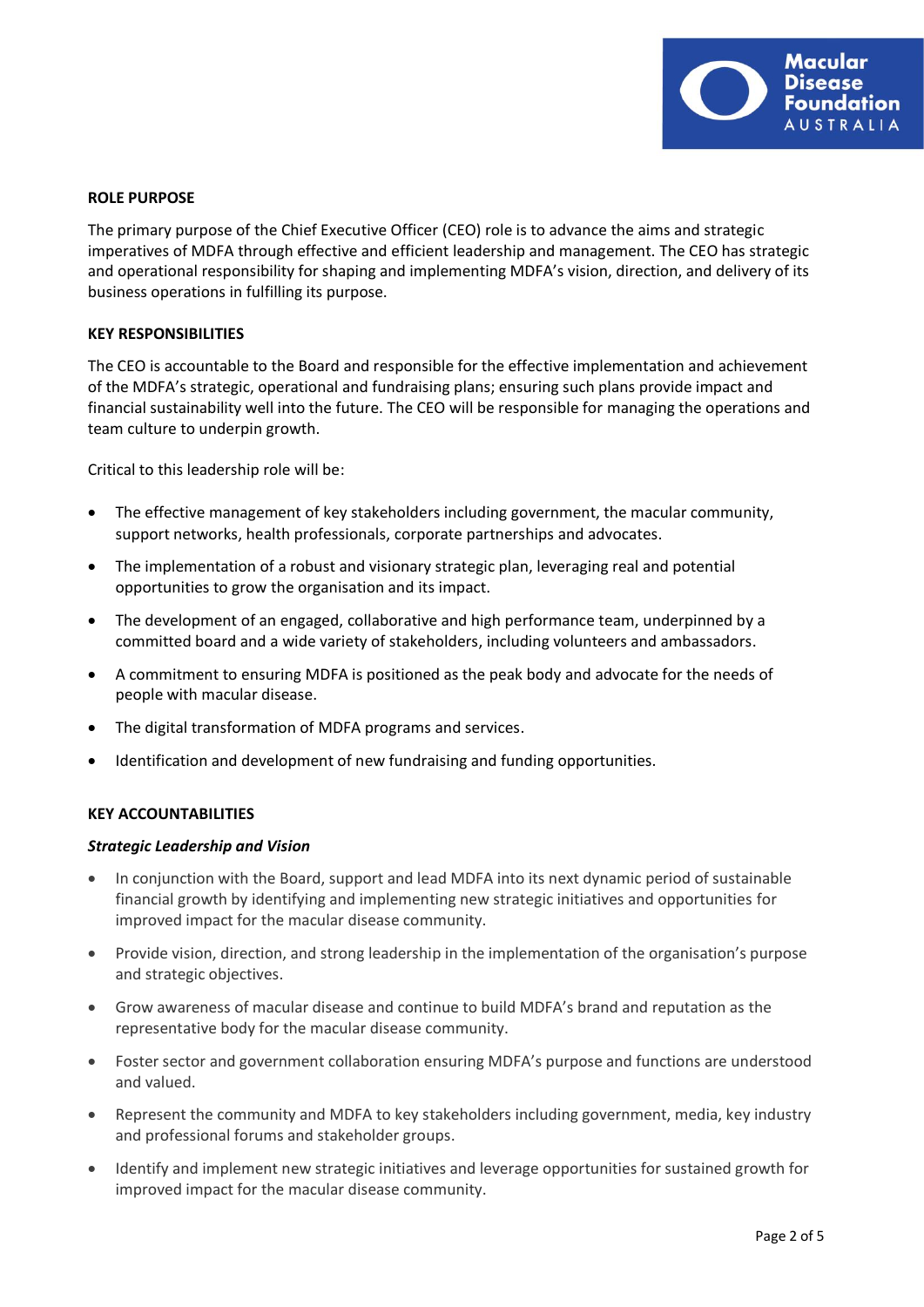# *Organisational Leadership and Management:*

- Lead and develop the culture of the organisation to ensure the high performance of a cohesive team that is both innovative and accountable, building a high level of credibility in the sector and beyond.
- Ensure that the organisation has the resources (human, material and financial) to operate as effectively as possible.
- Provide clarity and direction to staff and volunteers in delivering programs and initiatives and promoting individual and collective accountability and KPIs.
- Oversee effectiveness and efficiencies of all programs and ensure stated objectives are being met.
- Lead an ongoing technology transformation, working with the MDFA team and external providers to ensure that its systems and processes are efficient and fit-for-purpose.
- Oversee MDFA's marketing and public awareness campaigns to optimise impact and cost effectiveness, aligned to strategic priorities.
- Ensure that effective systems, processes, operational policies, and practices are in place and understood by staff and volunteers.

### *Stakeholder Engagement and Communications*

- Lead MDFA's engagement with key stakeholders, partners, investors, volunteers, ambassadors and advocates.
- Lead MDFA advocacy initiatives and activities by nurturing and building government relationships with relevant political, government and key stakeholder decision makers and influencers.
- Take a policy leadership role in influencing and advocating for macular disease support.
- Continue to build and engage the support of the community and demonstrate that they are being heard and how their investment is supporting the wider community.
- Represent MDFA in the public domain.

### *Fundraising*

- Develop existing and new networks to identify and leverage new funding opportunities.
- Provide leadership in developing fundraising targets and plans with staff and the Board.
- Oversee the Foundation's fundraising activities through events, grant applications and engagement with corporates, government, community groups and high net worth individuals.

### *Financial and Risk Management*

- Develop a financially sustainable business plan consistent with the MDFA's strategic plan
- Manage approved annual budgets, develop forecasts and reports on financial management and investment performance.
- Provide direction and oversight to fundraising campaigns and activities including government grant applications.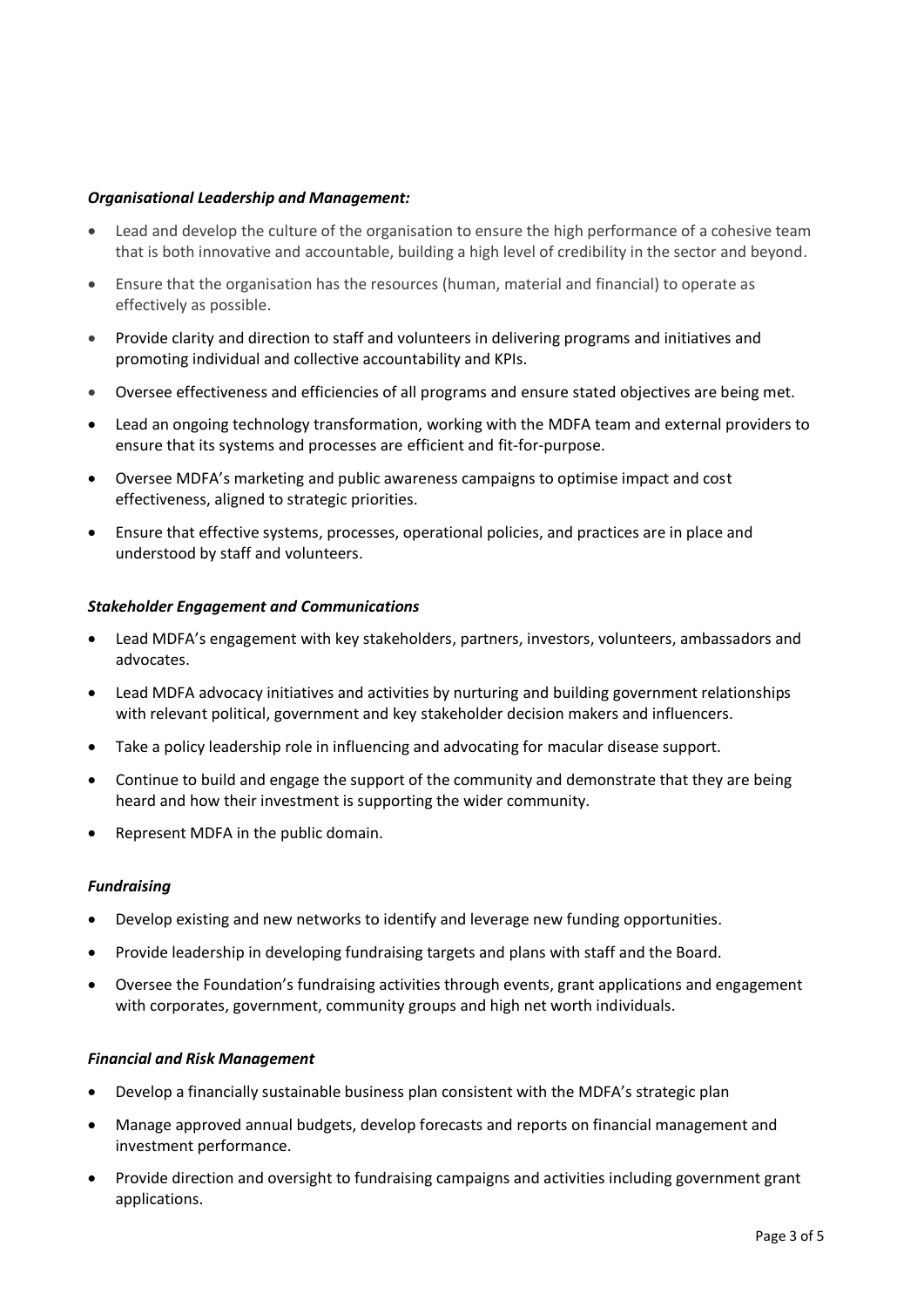

- Regularly review and update the Risk Management Plan, identifying new risks and risk mitigation strategies to present to the Board.
- Ensure compliance with funding agreements and oversee development of high-quality, transparent performance reports to government and corporate investors ensuring contract obligations are met.

### *Governance*

- Support the Board in its role of setting strategic direction by providing high level, timely, relevant advice, and information.
- Work with the Board in the co-development of strategic plans. Develop annual plans and budgets aligned to strategic plans and provide timely reports on achievements and results.
- Oversee risk management reviews, risk mitigation and reporting to the Board.
- Support the Board fulfil its functions and that of its committees.
- Ensure that MDFA meets its legal and regulatory compliance obligations and provide timely reports to the relevant bodies.

### **SKILLS, KNOWLEDGE AND EXPERTISE**

- Senior leadership experience at CEO or executive level in successfully leading a complex or peak body organisation.
- Demonstrated ability to engage and build trusted relationships across a wide range of stakeholders including government, corporate and philanthropic partners and the macular disease community more broadly.
- Proven ability to drive cultural change across an organisation that has included people, policy and systems.
- A track record of leading or supporting successful fundraising and sourcing funding opportunities is a valuable attribute.
- Evidence of having led a digital transformation, including CRM database and an understanding of how technology can be leveraged to increase efficiency and service delivery.
- An accomplished and influential communication skills with the ability to communicate key messages succinctly and clearly, both verbally and in writing, including skills in media and policy engagement.
- Demonstrated understanding of good governance practice and ability to work effectively with a Board.
- Proven track record in strategy development, project, budget & resource management.
- Sound accounting, financial control and reporting skills.
- A passion and deep respect for the mission of MDFA, as well as enthusiasm to grow the organisation and deepen its impact, is critical.
- MBA or degree in business or similar discipline.